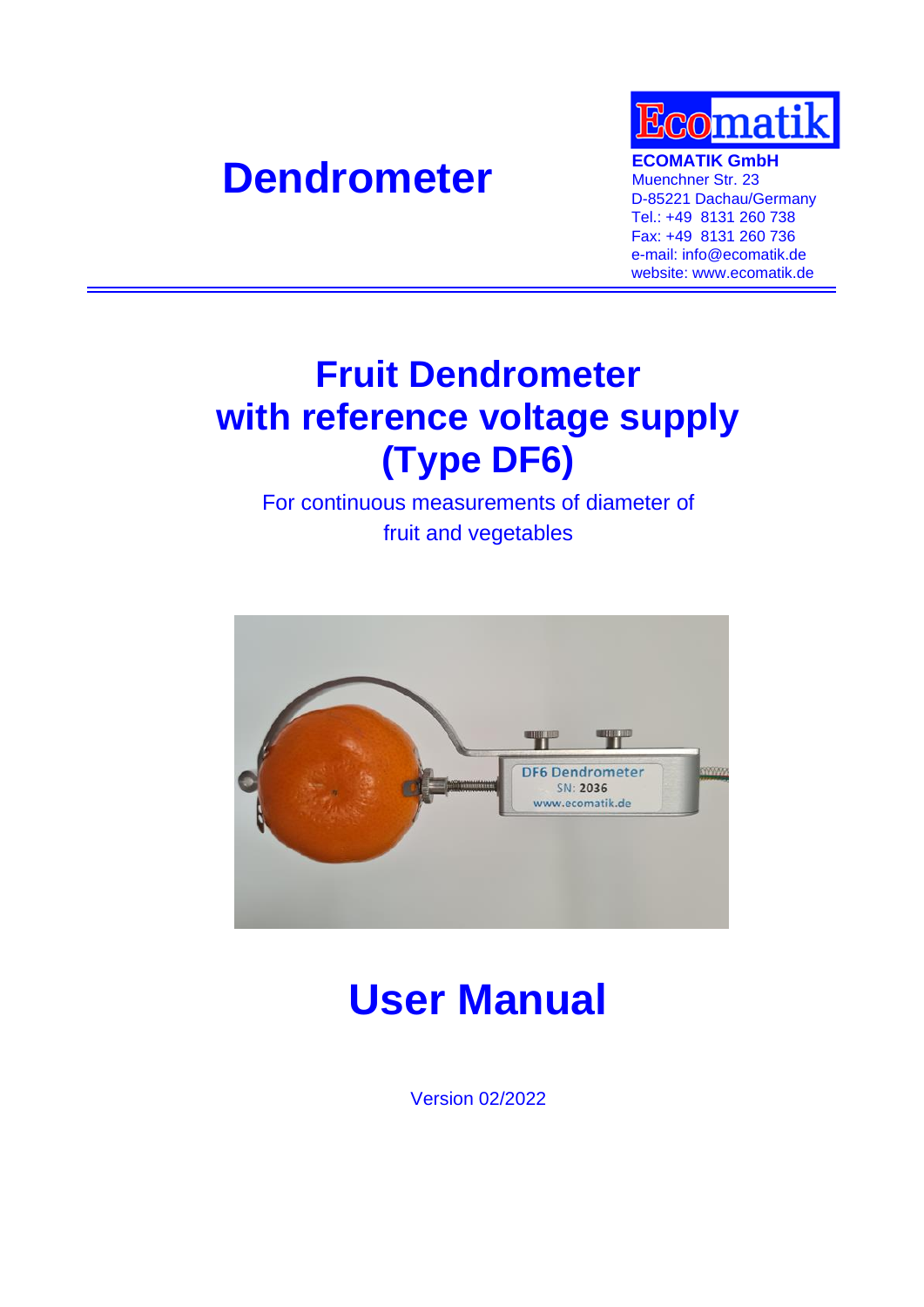## **1. Introduction**

Thank you for purchasing an Ecomatik Dendrometer type DF6. This is a precise sensor for continuous measurements of fruit and vegetable diameter under both indoor and outdoor conditions.

This manual is written to help you install and operate your DF6 dendrometer with least difficulty and for most desirable results. Please read it carefully before installing the sensor, and refer to it if you should have any difficulty with the sensor in the future.

The dendrometer is the sensor part of a measuring system. This means that the dendrometer should be connected to a data logger for continuous data recording. The dendrometer is compatible with the most types of data loggers and microcontrollers (i.a. Arduino).

### **2. Product Description**

As shown below, the DF6 dendrometer consists of:

- 1x Sensor with quick-mount fruit gripper hook, 5 m cable
- 1x Piece re-usable UV-resistant rubber reusable to fix the sensor cable at the branch/stem for strain relief (rubber cord may also be delivered as separate part of a bulk delivery. Then the total length may be delivered in one piece on a roll and).
- 1x Piece re-usable string cord to hang sensor to release the instrumented fruit from additional sensor weight.
- 2x Cable strips to fix string cord to fruit carrying branch (for correct installation of the strips please refer to the below section "Installation")



**DF6 Fruit Dendrometer**

The standard cable length is 5 m. if you ordered cable extension, the cable length is the ordered extension + 5 m.

# **3. Safety Information**

The sensor is protected from rain water, but it is not sealed. Please do not immerse the sensor in water. Avoid any tension between the cable and sensor during handling and operation. Pay attention to connections to data logger. Wrong connections will provide wrong readings.

**Max. measurement range 25 mm until maintenance required, exceedance may cause sensor damage!**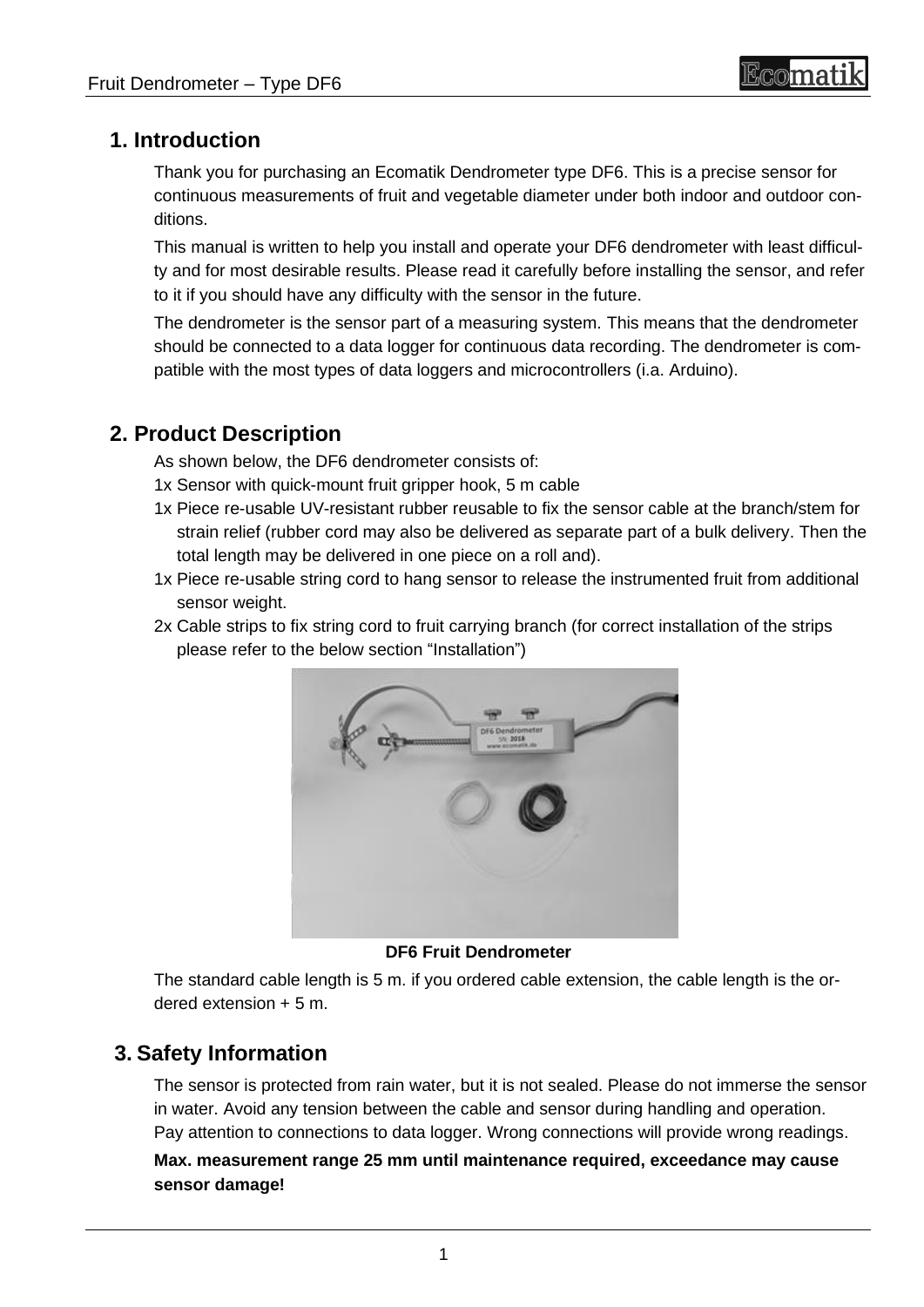# Bcomati

### **4. Installation**

#### **Tools & accessories:**

- light resistant rubber cord for strain relief of the sensor cable.
- string cord to hang sensor on fruit carrying branch to release the instrumented fruit from additional sensor weight
- 2x cable strips to fix string cord to fruit carrying branch
- Additional tools required: scissors for cutting cords
- a) Select a representative fruit for instrumentation.
- b) Use the included rubber cord to strain relief the sensor by fixing the sensor cable on the fruit carrying branch. Please leave enough cable between the fixation point on the branch and the sensor. In the final installation position, the fruit sensor should be able to move freely with the instrumented fruit, without tension on the cable.
- c) Use the included string cord to hang the sensor at the fruit carrying branch and adjust the positioning such that the sensor in its final installation position does not exert additional weight to the instrumented fruit.

#### IMPORTANT:

- Please mind orientation of the sensor such that rod entrance, as well as wire outlet should hence always be inclined downwards.
- Please do not tie the string cord directly to the branch to avoid strangulating the branch. To fix the string cord to the branch you may either use the included cable strips, loosely fixed to the branch, or the elastic rubber cord and tie the string cord to the fixed strips, or the rubber cord respectively.



- d) Untighten the knurled-head nuts such that the fruit gripper hook can be moved.
- e) Open sensor clamping system and carefully insert the fruit between the fruit gripper hook and the sensor piston.
- f) Move the dendrometer body along the sliding rail, so that the sensor rod is pushed in by about 5 to 10 mm and the fruit is firmly clamped between fruit gripper hook and sensor rod. Then lock the gripper hook at the desired position by firmly tightening the two knurled-head nuts.
- g) Fix the cable onto the stem or on a ground stake for strain relief of the sensor cable between instrumented plant and data logger. This can be done using a rope or cable straps. There should be no tension between the sensor, fixation point at the fruit carrying branch and the remaining sensor cable.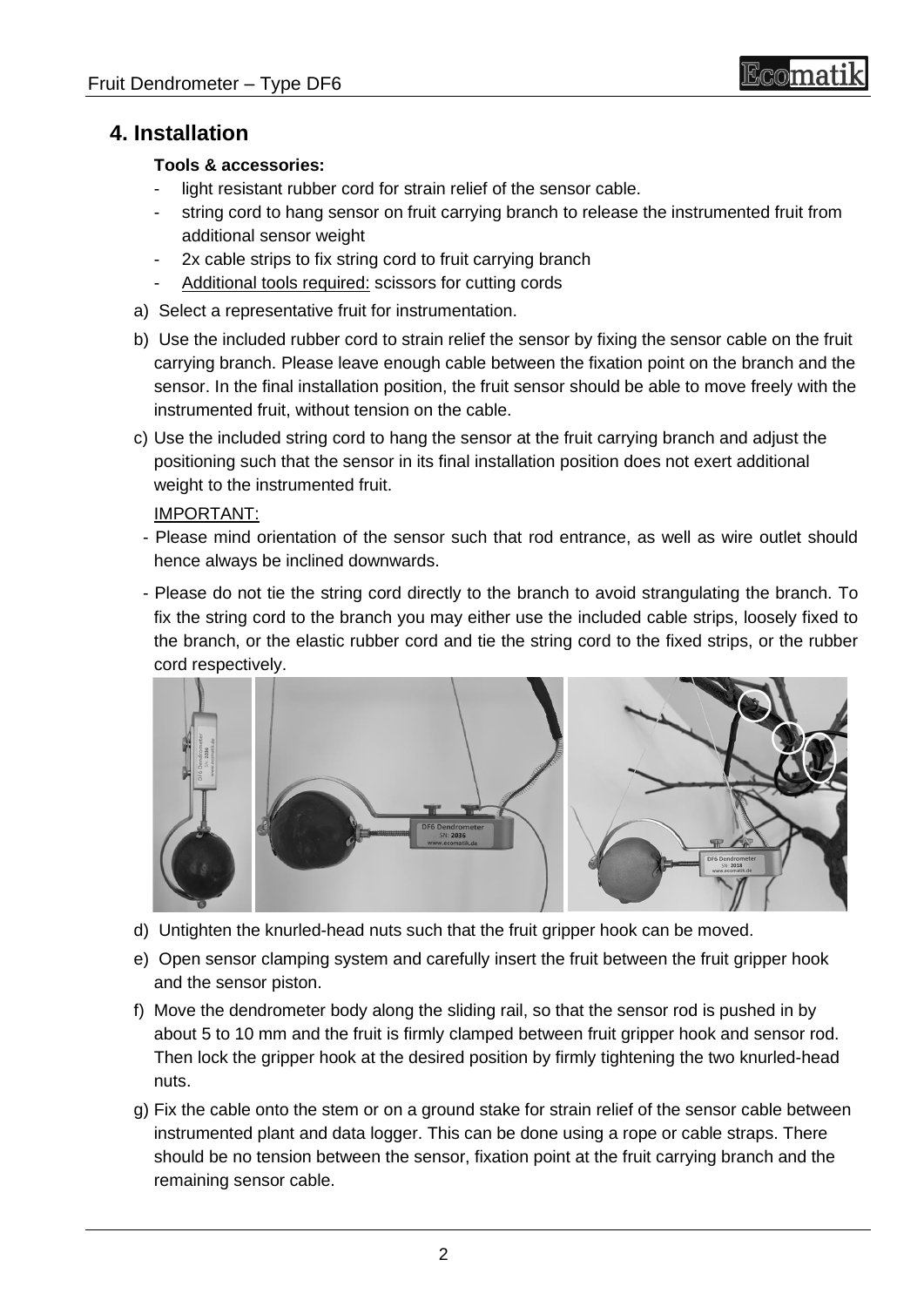#### !**! IMPORTANT !!**

Fix the cable onto the tree stem/branch so that the sensor is protected from any accidental pull/ drag of the entire cable length. This can be done using a rope or cable straps. In addition, there should be no tension between the sensor and cable.

Ensure that no rain water can run along the cable, or the sensor rod and enter the sensor casing. Rod entrance, as well as wire outlet should hence always be inclined downwards.

## **5. Wiring and Logger Configuration**

The dendrometer is compatible with most data loggers. Wiring as single-ended voltage measurement:

#### **4-wire connection**

#### **(cable type: 4-wires + shield)**

Single-ended Voltage

| migic-criucu vullayc |                    | <b>DIIIGIGHUAI VUILAYG</b> |                    |
|----------------------|--------------------|----------------------------|--------------------|
| <b>Cable Color</b>   | <b>Input Port</b>  | <b>Cable Color</b>         | <b>Input Port</b>  |
| Yellow               | H (Signal, Vout +) | Yellow                     | H (Signal, Vout +) |
| Green                | GND                | Green                      | L (Signal, Vout -) |
| <b>Brown</b>         | Vex                | Brown                      | Vex                |
| White                | <b>GND</b>         | White                      | <b>GND</b>         |
| <b>Black</b>         | <b>GND</b>         | <b>Black</b>               | <b>GND</b>         |
|                      |                    |                            |                    |

An interval 0.5-hour for data collection can reveal the diurnal course of diameter changes very well.

In the following we describe the connection with Dendrometer Logger (DL18), Campbell Logger (CR1000). Please contact us if your logger is not described here.

#### **Dendrometer Data Logger (DL18)**

The DL18 is a battery powered, waterproof logger for connecting 4 dendrometers. It is a very effective data logger for dendrometer measurement under outdoor conditions. For details please see the user manual of the DL18.

#### **Campbell Data Logger (CR1000)**

The dendrometer can be measured both in single-ended voltage as well as differential voltage mode. Differential voltage mode provides better accuracy. But single-ended mode requires half as many channels as differential mode. One CR1000 can include 16 dendrometers in singleended mode, but only 8 dendrometers in differential mode.

Differential Valtage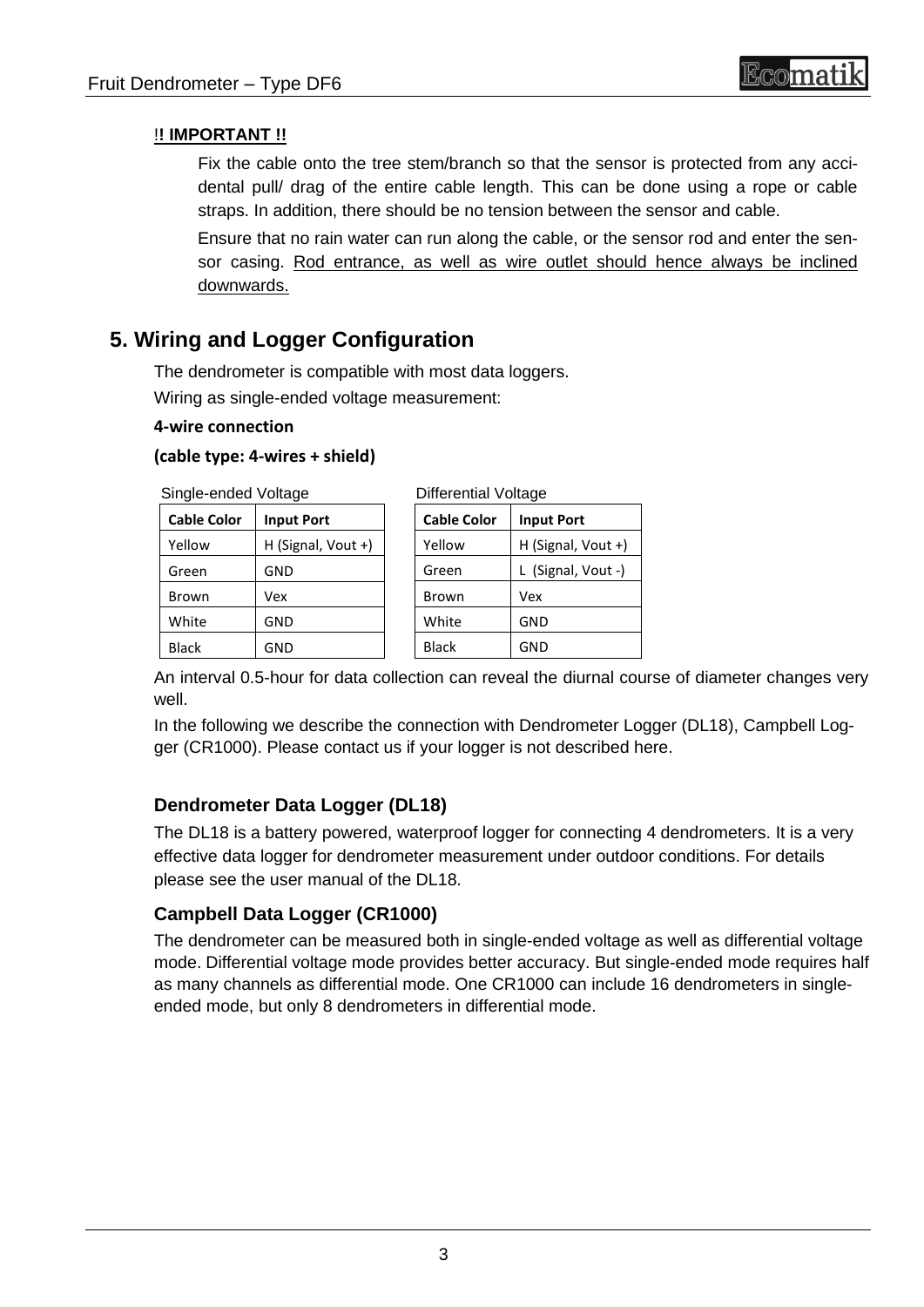#### **Single-ended Voltage Mode ( 2 dendrometers)**

| <b>Connection</b>           |              |            |
|-----------------------------|--------------|------------|
| <b>Cable Color</b>          |              | Input Port |
| 1 <sup>st</sup> dendrometer | Yellow       | 1H         |
|                             | Green        | Ground     |
|                             | <b>Brown</b> | Vx1        |
|                             | White        | Ground     |
| 2 <sup>nd</sup> dendrometer | Yellow       | 1L         |
|                             | Green        | Ground     |
|                             | <b>Brown</b> | Vx1        |
|                             | White        | Ground     |
| <b>Program Syntax</b>       |              |            |
| Excite V (Vx1,2500,0)       |              |            |

*VoltSe(SEVolt(),2,mV2500,1,True,0,\_50Hz,Mult(),Offs())* If Multiplier=10.16, Offset=0, the results are measured in microns.

#### **Differential Voltage Mode ( 2 dendrometers)**

| <b>Connection</b>           |                                                            |            |  |  |
|-----------------------------|------------------------------------------------------------|------------|--|--|
| <b>Cable Color</b>          |                                                            | Input Port |  |  |
| 1 <sup>st</sup> dendrometer | Yellow                                                     | 1H         |  |  |
|                             | Green                                                      | 1L         |  |  |
|                             | <b>Brown</b>                                               | Vx1        |  |  |
|                             | White                                                      | Ground     |  |  |
| $2nd$ dendrometer           | Yellow                                                     | 2H         |  |  |
|                             | Green                                                      | 2L         |  |  |
|                             | <b>Brown</b>                                               | Vx1        |  |  |
|                             | White                                                      | Ground     |  |  |
| <b>Program Syntax</b>       |                                                            |            |  |  |
| Excite V (Vx1,2500,0)       |                                                            |            |  |  |
|                             | VoltDiff(DiffVolt(),2,mV2500,1,True,0,_50Hz,Mult(),Offs()) |            |  |  |
|                             |                                                            |            |  |  |

If Multiplier=10.16, Offset=0, the results are measured in microns.

An interval 0.5-hour for data collection can reveal the diurnal course of diameter changes very well.

### **6. An Example of measured data**

The figure shows the diameter changes of a lemon fruit measured with an Ecomatik DF6 fruit dendrometer.